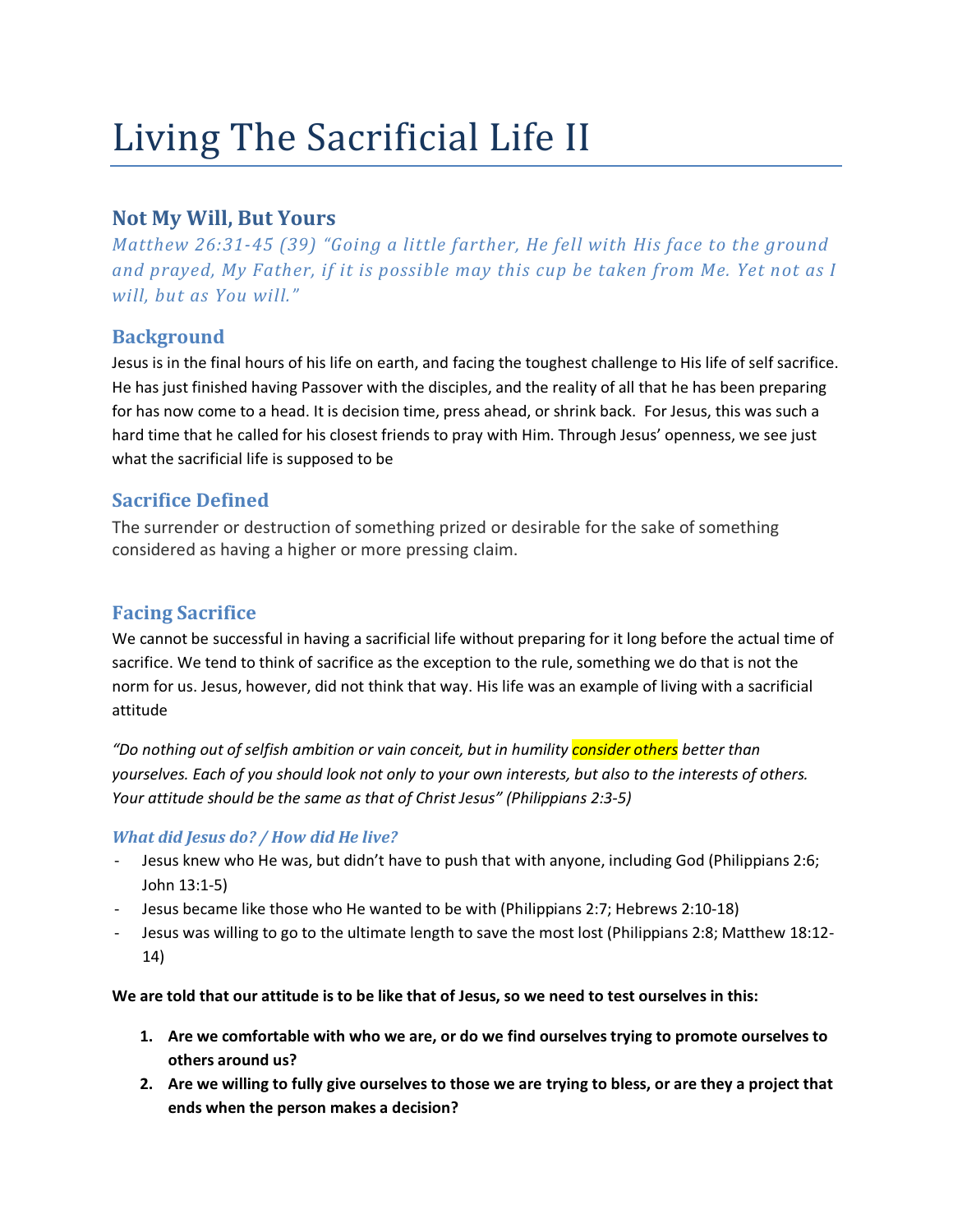3. Are we willing to follow this through to the end, regardless of what the end is? (s/b through the end, as that begins something new)

## Relating up, Relating out

Very often, we separate the spiritual from the natural, making distinctions between each world. We look for spiritual answers to so called spiritual situations, and physical answers to physical situations. People's faith is tested, not by their own convictions, but by people who feel there is only one way to approach or way to look at a situation.

Jesus pulled his closest friends aside and exposed his heart

"…he began to be sorrowful and troubled. Then he said to them, My soul is overwhelmed with sorrow to the point of death. Stay here and keep watch with me" (Matthew 26: 37-38)

Jesus needed his friends' support to enter this last phase of self sacrifice. Not only did he have to "relate up", spending time with his Father and cultivating that relationship and vulnerability, but he had to be equally open and transparent when he needed to "relate out" to his friends.

"… and let us consider how we may spur one another on toward love and good deeds. Let us not give up meeting together as some are in the habit of doing, but let us encourage each other – and all the more as you see the Day approaching (Hebrews 10:24-25)

When God calls us into something, He not only calls us into deeper relationship with Him, but also with those around us

#### "If I share the journey, I won't feel alone, and that's huge" (*Jclementwall*)

Bear one another's burdens, and so fulfill the law of Christ (Galatians 6:2)

## New Perspectives

Jesus prayed 3 separate times in the garden, however, something changed between prayer 1 and prayer 2: His perspective.

- "…if it is possible, may this cup be taken from me. Yet not as I will, but as you will" (Matthew 26:39)
- "…if it is not possible for this cup to be taken away unless I drink it, may your will be done" (Matthew 26:42)

What is the difference? The first prayer was focused on his internal struggle, facing the hardness of the sacrifice. The second, focused on the sacrifice itself, and what was needed from him.

Why is this important? Because the seed has to be willing to die in order to cause new life to come

What is interesting to note, is that each time he came away from the prayer, he went right to his friends. The life of self sacrifice is most successful when you have the support of those close to you.